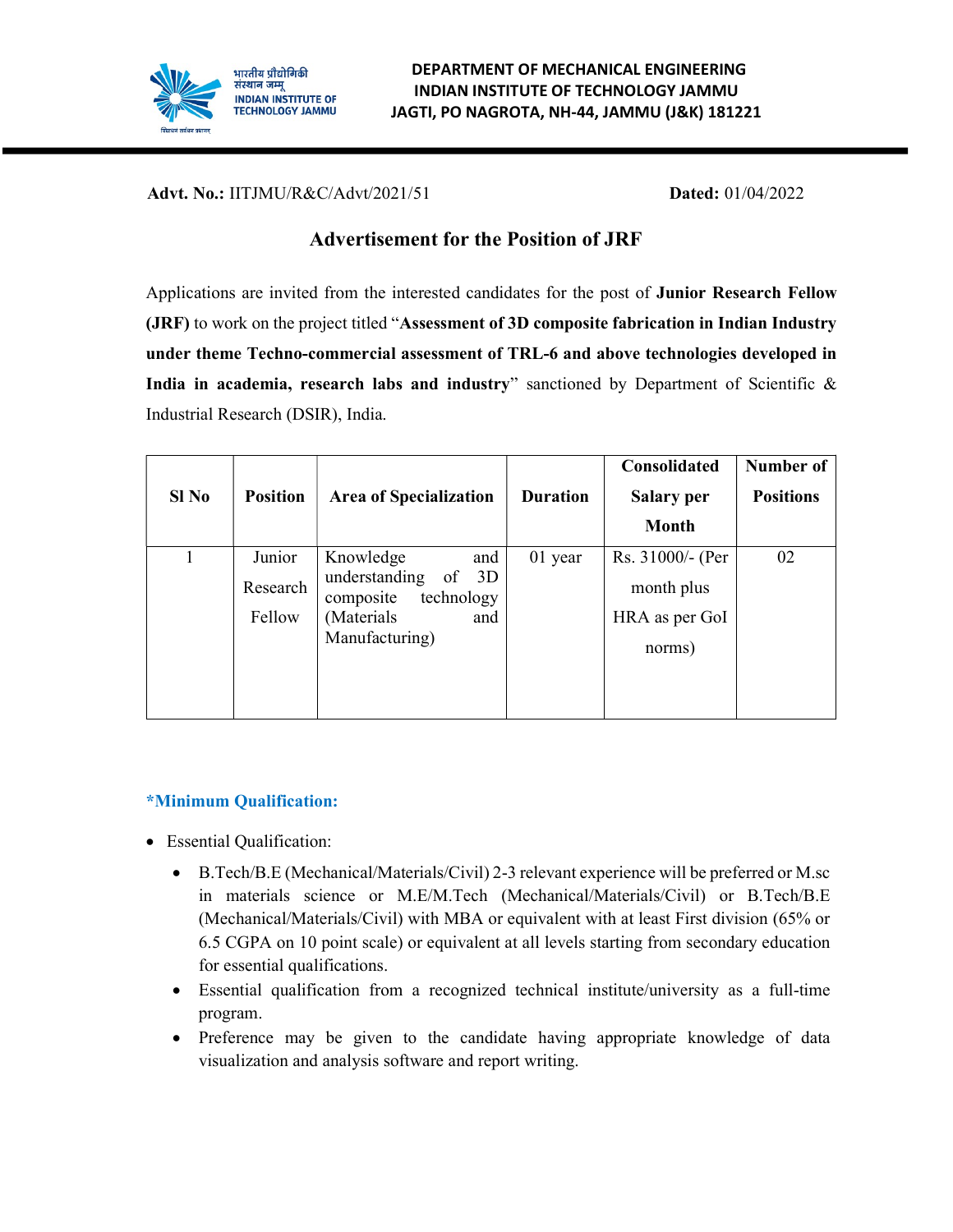- Desired Qualification:
	- 1. Knowledge of technology level assessment for various technologies mainly on materials and manufacturing and prior experience of documentation of assessment reports along with data analysis software tools is desirable.
- Upper age limit: 30 years

## Brief Objective of Project:

To conduct Techno-Commercial Assessments (TCAs) for the Indian based technologies in various field such as Materials and Manufacturing sectors. TCA is an effective management tool for reducing risk and minimizing potential for technology driven cost increases and schedule delays. TCAs generates a snapshot in time of the maturity of technologies called Critical Technology Elements (CTEs) and their readiness level 6 for insertion into the project design and execution schedule. In this project proposed to assess TRL6 level technologies and above of how far technology development has proceeded.

### Job Description:

The selected candidate is expected to work on the i. Scouting, identification and tracking of TRL6 level technologies (Materials and Manufacturing) in Indian Institutes, Universities, startups and Industry

### Application Process:

Duly filled application form along with the requested details, scanned copies of certificates, other supporting documents, should be uploaded through the online portal (https://apply.iitjammu.ac.in/#/home) latest by April  $15<sup>th</sup>$ , 2022. Please apply through the [contract/project staff/JRF/SRF] tab on the referred application portal. Candidates who are already employed should produce a relieving certificate from their employers if selected. The interview will be conducted for all shortlisted candidates.

### Attention:

- 1. The applicant will be responsible for the authenticity of the information, other documents, and photographs submitted.
- 2. Merely possessing the prescribed qualification does not ensure that the candidate would be called for an Interview. The candidates may be shortlisted based on merit and need for the project.
- 3. Shortlisted candidates will be informed by e-mail about the interview. So, the candidate must provide valid e-mail IDs, phone number information in their applications.